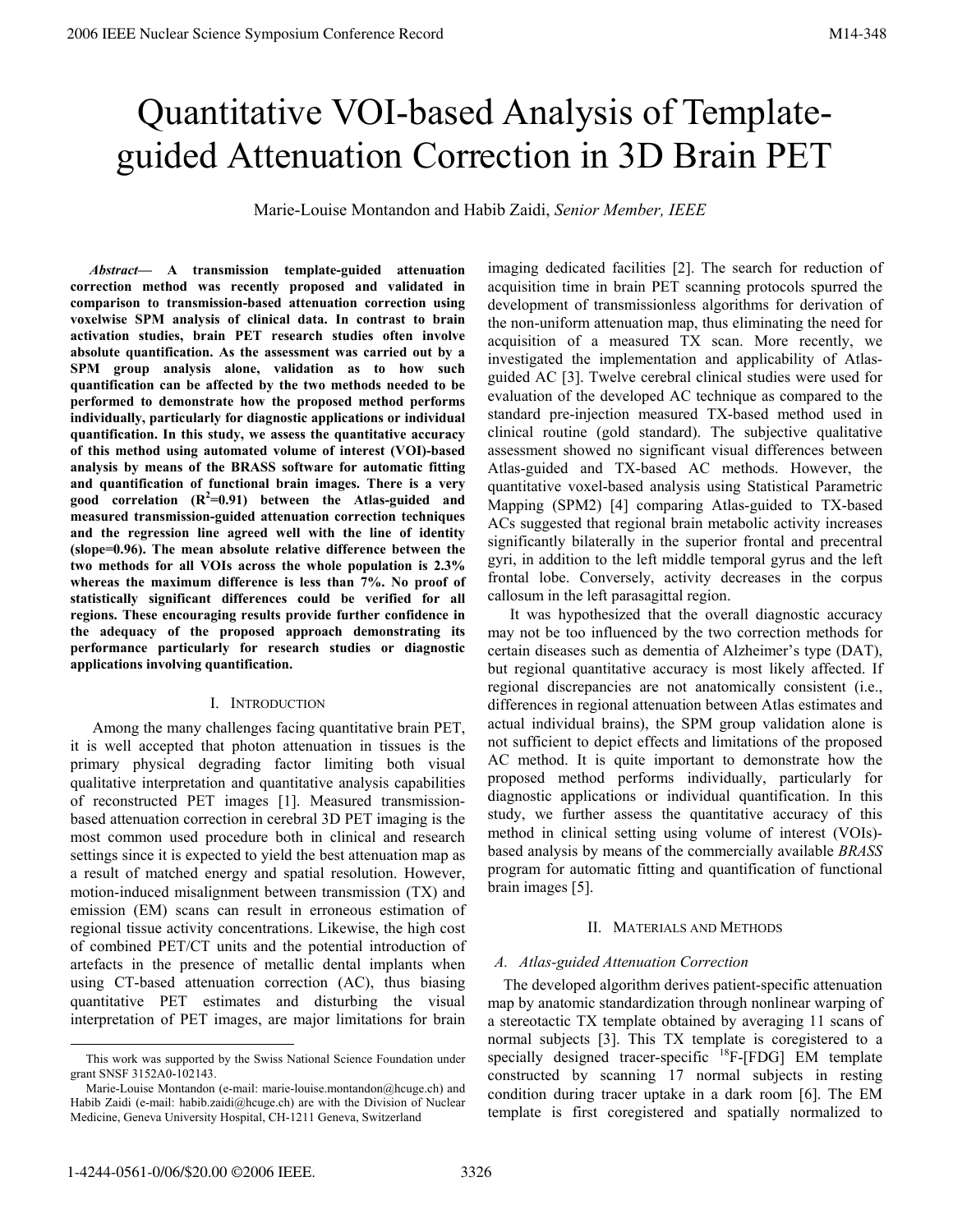preliminary PET images of subjects corrected for scatter and attenuation using an approximate method since this has been shown to improve registration accuracy. The preliminary 3-D PET reconstructions relied on calculated AC, which was performed by approximating the outline of the head on each transverse slice using a manually drawn slice-dependent ellipse assuming uniform attenuation ( $\mu$ =0.096 cm<sup>-1</sup>) for brain tissues [7]. The resulting transformation matrices are recorded and re-applied to the TX template. The attenuation of the rigid bed was neglected. The derived attenuation map is then forward projected to generate AC factors to be used for correcting the subjects' PET data. Fig. 1 shows a diagram describing the general principles of the method and main steps required to generate a patient-specific attenuation map.



Fig. 1. Illustration of the principle of Atlas-guided derivation of the attenuation map. (**A**) Preliminary PET reconstruction obtained using calculated AC.  $(B)$  <sup>18</sup>F-[FDG] EM and TX templates used in this study.  $(C)$  EM template is spatially normalized to preliminary PET reconstruction. (**D**) Application of same transformation to TX template.

#### *B. PET Data Acquisition and Reconstruction*

The study population consisted of 9 women in the early stage of DAT. Their age ranged from 68 to 81 years  $(mean \pm SD = 75.44 \pm 5.0)$ . The 9 subjects were drawn randomly from a large pool of DAT patients participating in a study focusing on the neurofunctional effects of donepezil, a cholinesterase inhibitor, which is a medication used in the treatment of mild to moderate dementia of Alzheimer's type. This study was approved by the ethical committee of Geneva University Hospital and the Swiss Federal radiation protection authorities. All patients gave their written informed consent for participation in the study protocol.

The method used in clinical routine in our department for AC is based on the acquisition of an additional pre-injection TX scan (10 minutes) using  $137Cs$  single-photon sources. A thermoplastic face mask was used to limit head motion and for accurate repositioning of patients for the EM scan. PET data acquisition (25 min) started 30 min after intravenous injection of approximately 222 MBq of  ${}^{18}$ F-[FDG] on the ECAT ART continuously rotating partial-ring positron tomograph (CTI/Siemens, Knoxville, TN) operated in fully 3-D mode. Images were reconstructed using analytic 3DRP reprojection algorithm [8] with a maximum acceptance angle corresponding to 17 rings and a span of 7. The default parameters used in clinical routine were applied (Ramp filter, cut-off frequency 0.35 cycles/pixel). The reconstructed images consist of 47 slices with 128x128 resolution and a voxel size set to 1.72 *x* 1.72 *x* 3.4 mm3 .

Scatter correction was performed using a model-based scatter correction algorithm which combines both the EM scan and attenuation map together with the physics of Compton scattering to estimate the scatter distribution [9]. The Atlasguided AC matrix is calculated by forward projection at appropriate angles of the resulting attenuation map. The generated AC factors are then used to correct the EM data. Therefore, the Atlas-guided attenuation map served for both scatter and AC purposes.

### *C. Quantitative Image Analysis Using BRASS*

The images reconstructed with measured AC served as gold standard for assessment of the newly developed Atlasguided attenuation compensation. Reconstructed PET images using both AC methods were analysed using the *BRASS* commercial automated functional brain analysis software (Hermes *BRASS* software, Nuclear Diagnostics AB, Sweden). Briefly, *BRASS* fits and compares patient images to 3-D reference templates created from images of healthy subjects. The TX and Atlas-guided reconstructed PET images were registered individually to the BRASS template for quantitative analysis. The  ${}^{18}F$ -[FDG] template used in this work was built by averaging 12 PET images of normal subjects acquired on an ECAT EXACT HR<sup>+</sup> PET scanner (Siemens/CTI, Knoxville TN) in a fasting state with eyes open, ears plugged, and in a moderately lit environment. Fig. 2 illustrates transverse, coronal and sagittal views of the 3-D anatomically standardised brain template and the region map consisting of a total of 63 regions defined on this template for automated VOI quantification [5].



Fig. 2. Transverse, coronal and sagittal views (left to right) of the 3-D anatomically standardized brain template (**A**) and the region map consisting of 63 VOI regions in total defined on this template for automated VOI quantification (Hermes *BRASS* software, Nuclear Diagnostics AB, Sweden).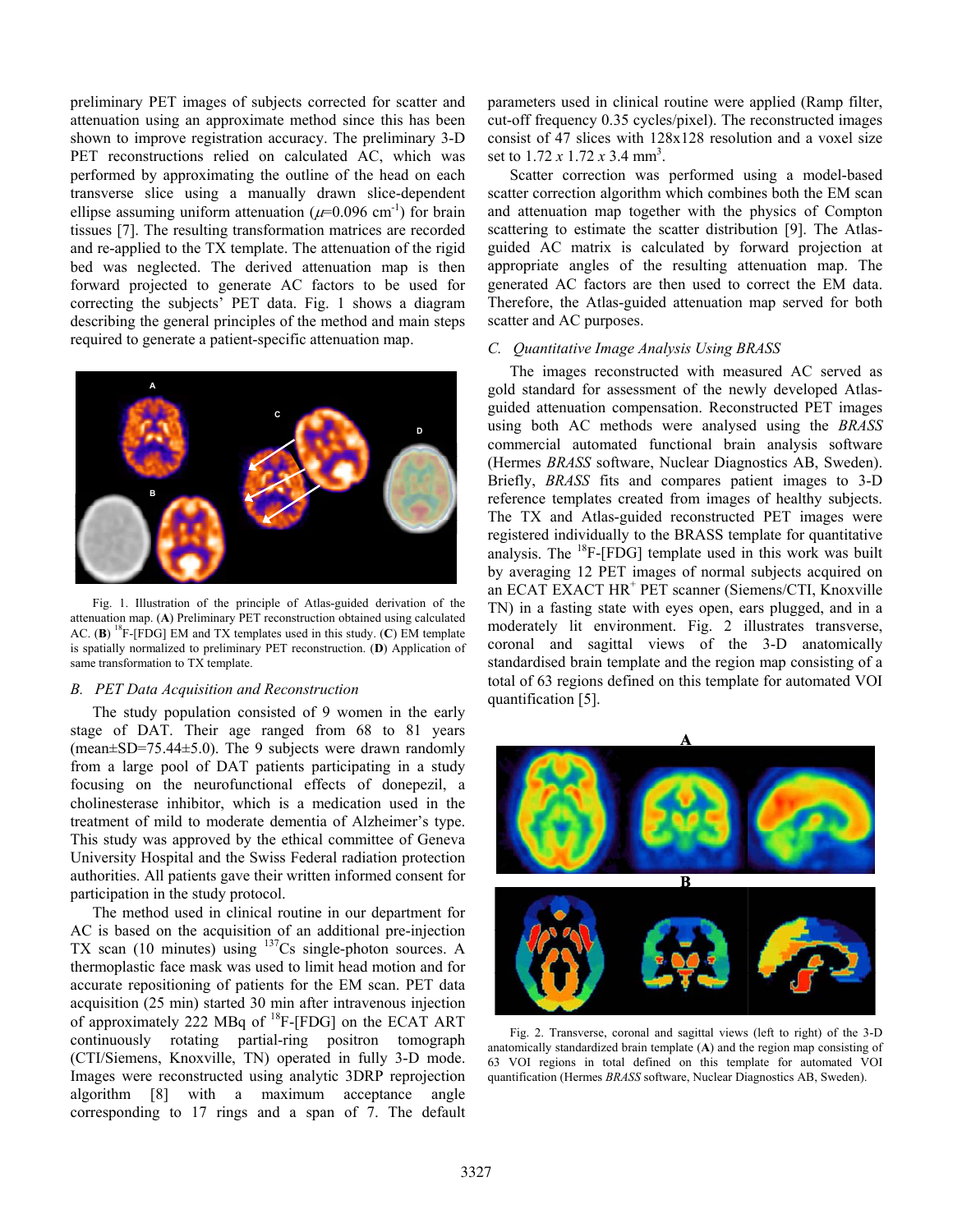The correlation between mean activity concentration estimates obtained when using the two AC methods was checked on a VOI by VOI basis and using pooled VOI analysis. The means, standard errors and standard deviations of activity concentration estimates from clinical PET images reconstructed using both protocols were compared. The relative difference was used as a figure of merit for comparative assessment both within subject and as group consisting of a homogenous population. It is defined as:

$$
Percent difference = \frac{VOI(Atlas - guided) - VOI(TX - guided)}{VOI(TX - guided)} \times 100\%
$$

Statistical analysis was performed VOI by VOI using repeated ANOVA to assess the significance of the differences between mean activity concentration estimates in patient studies when using the Atlas-guided as compared to the TXguided reconstructions (significant *P* value<0.05). It should be noted that failure to prove statistically significant differences is not sufficient to confirm that the results are statistically identical.

#### III. RESULTS

Typical patient brain non-uniform attenuation maps and corresponding PET images acquired on the ECAT ART camera and reconstructed with measured TX as well as Atlasguided AC are shown in Fig. 3. The qualitative subjective assessment performed by expert physicians showed no significant visual differences between Atlas-guided and TXbased reconstruction methods [3]. Fig. 4 illustrates the means, standard errors as well as standard deviations of the relative differences between the two correction methods resulting from the quantitative analysis for the 63 VOIs, for each of the 9 patients studied. The relative difference between the two methods for all VOIs within subject is less than 9%. Fig. 5 shows a linear regression plot illustrating correlation between the two AC algorithms for both a single patient having an average slope of 0.94  $(R^2=0.87)$  and grouped analysis comprising the 9 patients involved in the study. The line connecting the data points represents the result of a linear regression analysis.



Fig. 3. Filtered backprojection reconstructions of clinical 3-D brain PET images presented in different planes together with a corresponding slice of the attenuation map comparing measured (**A**) and Atlas-guided (**B**) AC techniques.

Table 1 summarizes the regression analysis results of the patient data including the slopes, intercepts and correlation coefficients. There is a very good correlation  $(R^2=0.91)$ between the Atlas-guided and measured TX-guided AC techniques and the regression line agreed well with the line of identity (slope=0.96) for the grouped analysis. The dispersion of data points is insignificant and the general trend as shown by the regression line is that the coefficients of variations are similar. However, Atlas-guided AC leads to higher overall estimates than measured AC. This would appear to result from a difference between the attenuation coefficient values in both methods and thus the AC factors applied. According to these results, the attenuation coefficients derived from the template obtained by positron-emitting  ${}^{68}Ga/{}^{68}Ge$  rod sources appear to be slightly higher overall than estimates obtained from actual measured data using single-photon <sup>137</sup>Cs point sources. Moreover, our analysis suggests that the intercept in the regression line is significantly different from zero.



Fig. 4. Box & Whisker plots showing relative differences between reconstructions obtained by performing AC guided by measured TX and normalized standardized TX template. Means, standard errors as well as standard deviations are calculated for each of the 9 patients studied.

The statistical comparison between activity concentration estimates when using the two AC techniques showed that the correlation for all VOIs and all patients is high. The percent differences between the two AC techniques are minor and no proof of statistically significant differences ("the two distributions are not the same") could be verified for all regions. Fig. 6 shows the means, standard errors as well as standard deviations of the relative difference between absolute activity concentration estimates for clinical brain 3-D reconstructions using AC guided by measured TX and 3-D reconstructions guided by standardized TX template in each of the 63 VOIs, averaged across the 9 patients studied. It can be seen that the maximum difference between the individual values is less than 8%. Likewise, the mean absolute relative difference between the two methods for all VOIs across the whole population (differences of the population means) is 2.3% whereas the maximum difference is less than 7%. These results seem to suggest a 10% anterior-posterior gradient for a grouped data analysis performed by grouping the VOIs into regions by spatial location (i.e., medial/lateral, anterior/posterior, superior/inferior).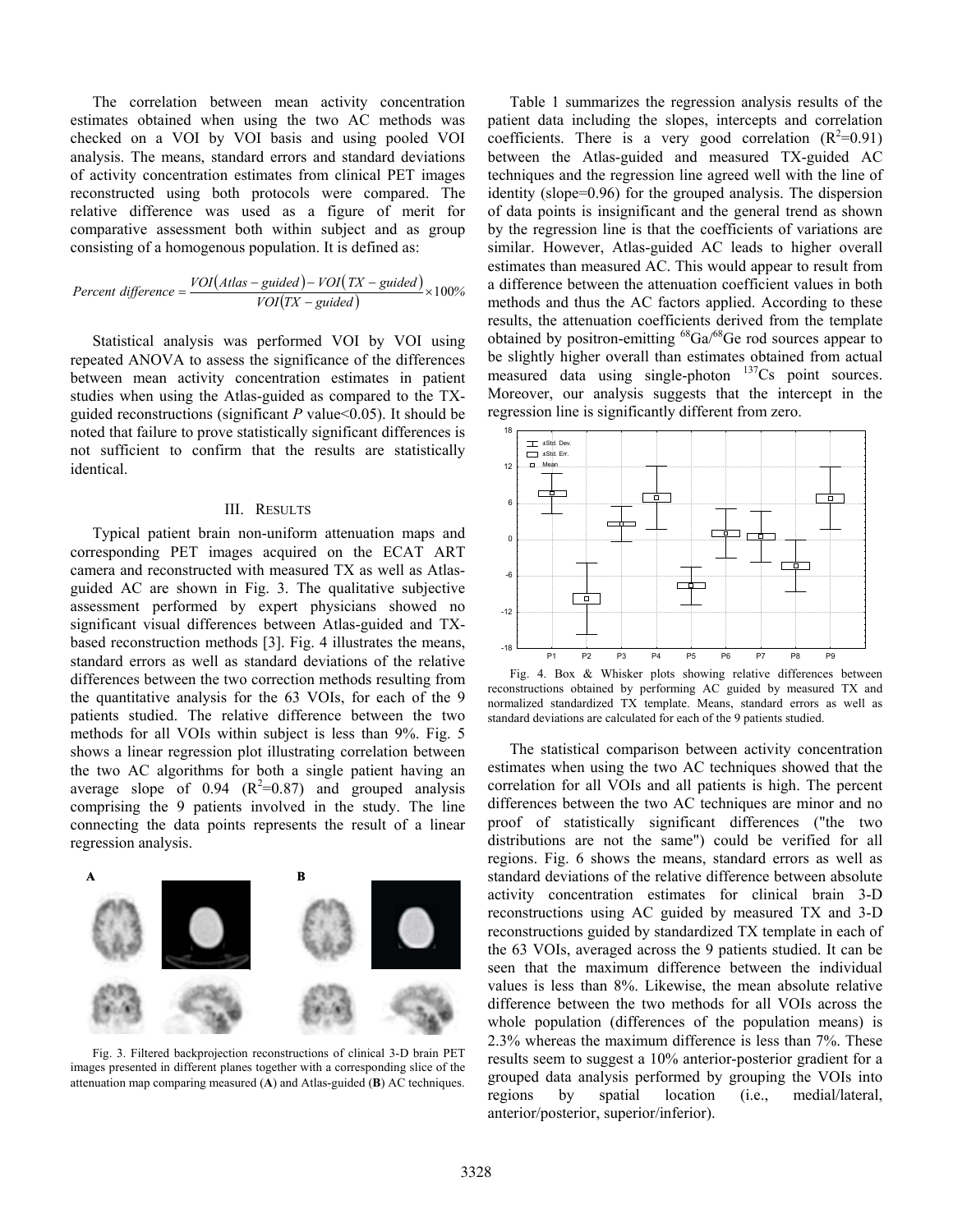

Fig. 5. Correlation plots between clinical 3-D brain scans reconstructed using AC guided by measured TX (abscissa) and 3-D reconstructions guided by normalized standardized template (ordinate). Sixty three data points for a single patient (**a**) and 567 data points representing mean values of the 63 VOIs resulting from the analysis of the 9 patients studied are shown (**b**) together with best fit equations and correlation coefficients.

#### IV. DISCUSSION

Despite the progress made in quantitative imaging, physical factors still degrade the actual image and thus the true activity obtained by PET measurements in functional brain imaging [10]. Therefore, it is not surprising that to improve brain mapping, it is imperative to investigate the impact of correction techniques for physical degradation factors such as attenuation, scatter and resolution loss or partial volume effect. Several methods have been devised to correct for attenuation in neurological PET studies that do no require an always noisy transmission scan [3, 11-14]. It is worth emphasizing that despite the worthwhile research that has been performed in this area, there is no clear evidence that current commercial products allow applicability of these techniques in a clinical environment [1].

Evaluation and clinical validation of image correction and reconstruction algorithms is inherently difficult and sometimes unconvincing. There is a clear need for guidelines to evaluate quantitative techniques and other image processing issues in PET. Voxel-based or VOI-based analysis of PET algorithmic designs is intrinsically based on a large number of variables which all affect the final result to a greater or lesser extent. Acquisition and reconstruction options rely on isotope, acquisition time/injected activity, randoms, scatter and attenuation correction, reconstruction algorithm, pre- and/or post-filtering, …etc. Subsequent analysis is done after (intraindividual) coregistration, anatomical standardization (spatial normalization) and smoothing. Therefore, it is clear that a multi-parameter optimization procedure is necessary to determine the optimal conditions for measuring defects or activations [15]. The clinical relevance of small but systematic differences (<8%) between the two attenuation correction methods is hard to predict and will depend on the diagnostic paradigm followed by clinicians to interpret brain PET data. Current procedures for interpreting clinical data in many PET facilities are still based on mere visual assessment. It has been shown that different attenuation correction techniques have little effect on subjective visual interpretation of brain PET images [14].

| <b>TABLE I</b>                                                        |
|-----------------------------------------------------------------------|
| SUMMARY OF REGRESSION ANALYSIS RESULTS REPORTING SLOPES,              |
| INTERCEPTS AND REGRESSION COEFFICIENTS FOR THE 9 PATIENTS INCLUDED IN |

THIS STUDY.

|                  | slope | intercept | $\mathbf{R}^2$ |
|------------------|-------|-----------|----------------|
| <b>Patient 1</b> | 1.00  | 123.94    | 0.93           |
| Patient 2        | 0.80  | 177.31    | 0.84           |
| Patient 3        | 1.01  | 24.83     | 0.96           |
| Patient 4        | 0.94  | 254.60    | 0.87           |
| Patient 5        | 0.82  | 159.02    | 0.90           |
| Patient 6        | 0.93  | 86.68     | 0.96           |
| Patient 7        | 1.06  | 115.82    | 0.96           |
| Patient 8        | 0.90  | 131.79    | 0.83           |
| Patient 9        | 1.00  | 89.83     | 0.89           |



Fig. 6. Box & Whisker plots showing relative differences for the 63 VOIs between absolute activity concentration estimates for clinical brain 3-D reconstructions using AC guided by measured TX and 3-D reconstructions guided by normalized standardized TX template. Means, standard errors as well as standard deviations are calculated across the 9 patients studied.

The Atlas-guided technique will tend to scale the skull size based on the brain size. Our experience with the limited set of clinical data used for validating the algorithm suggests that there is small variability in brain sizes for the homogeneous population studied as large brains were not encountered. An in-depth discussion of relevant issues including the effect of abnormal anatomy and/or uptake in patients as well as the relevance of building tracer-specific templates especially for PET radioligands to allow application of the proposed algorithm for children and other tracers are given in [3]. For